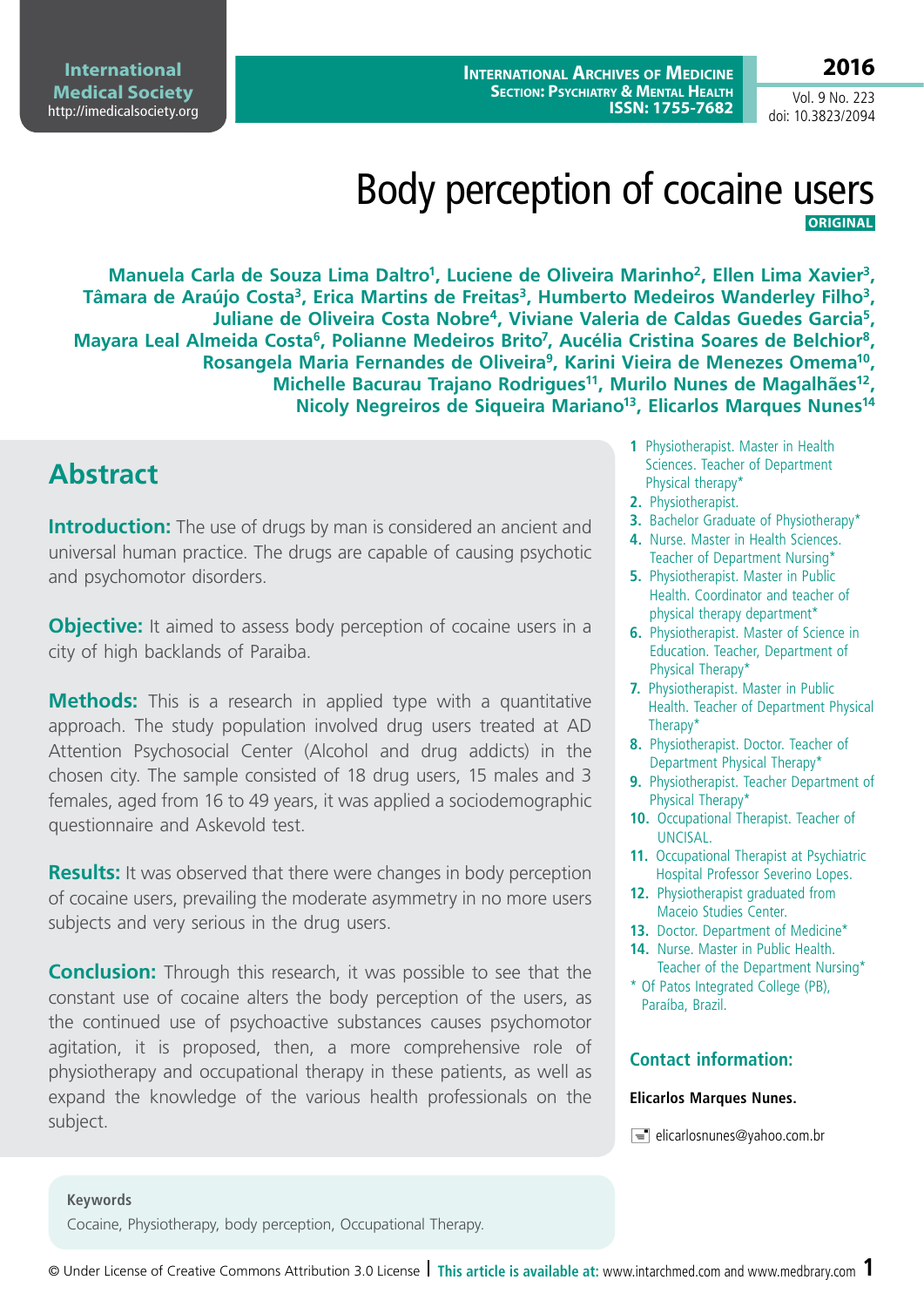Vol. 9 No. 223 doi: 10.3823/2094

**2016**

## **Introduction**

The use of drugs by man began a long time ago. There are archaeological data that suggest alcohol consumption by approximately 6,000 B.C. and is currently considered an ancient and universal human practice. However, from the 1960's, the consumption of substances became a global concern, mainly due to its high frequency and the risks that can lead to health [1-2].

The consumption of these substances usually begins in adolescence, because it is a period in which the individual goes through changes in behavior and personality, they are able to alter neuronal function with consequent modification of the performance of brain function, as well as the whole process of normal thought, sensory perception, attention, concentration, memory, feelings, emotions, motor skills, intellectual level, among others [3-4].

Cocaine is characterized by being a psychoactive substance capable of blocking the reuptake of dopamine in the synaptic cleft, leading to increased dopaminergic neurotransmission and conducting to psychotic and psychomotor disorders [5]. In addition to producing a hyperactive state, pleasure, power, insomnia, decreased appetite, increased heart rate, breathing and blood pressure, fever and hand tremor [6].

With chronic use of cocaine, the subject tends to have psychotic symptoms of paranoid type, and in the presence of the drug, often expresses episodes of psychomotor agitation. Also in withdrawal cases, it occurs phenomena such as psychomotor agitation and fluctuations of mood, characterized by intense anxiety and depressive symptoms [7].

The Brazilian Society for Psychomotor defines the term psychomotor as the science that studies the human being through their body moving and in relation to internal and external environment in which they live. It relates to the ripening process, wherein the body is the origin of the cognitive, emotional and organic acquisitions [8]. The same is intended to see the man in his fullness, and never separate the body, the subject and affectivity [9].

A good psychomotor is based on the ideal performance of the following elements: tone, posture, perception, expression, laterality, global and fine coordination, good balance, body notion and spatiotemporal structure [10].

Based on this context, it is defined as body image the figure of the human body designed in mind. It comprises all the ways that a person experiences and conceptualizes his own body, constituting a singular phenomenon structured in existential and individual experience of man with himself, with others and with the universe [11].

With respect to the body symmetry, states that it corresponds to the degree of similarity between the right and left sides of an individual body [12].

Impairment of psychomotor activity, especially hyperactivity, agitation and dyskinesias type events and dystonias are clinical manifestations associated with cocaine intoxication [13]. Thus, the clinical manifestations, usually associated with disorders of psychotic nature, would have resulted of dopaminergic hyperactivity in various brain pathways where this neurotransmitter plays a central role, of course, in balance with the action of other neurotransmitters. Regions such as the frontal cortex, anterior cingulate gyrus, limbic structures and the connections of these regions with the basal core would be brain areas also frequently implicated in neuropsychiatric disorders caused by cocaine [14].

Noted the correlation of delusions and hallucinations of cocaine users in precipitation of psychomotor disorders [15]. The authors [16] report that addiction can affect self-perception of body image.

This study aimed to evaluate the body perception of cocaine users.

# **Methods**

The following study, from the point of view of its nature, was framed in applied research with a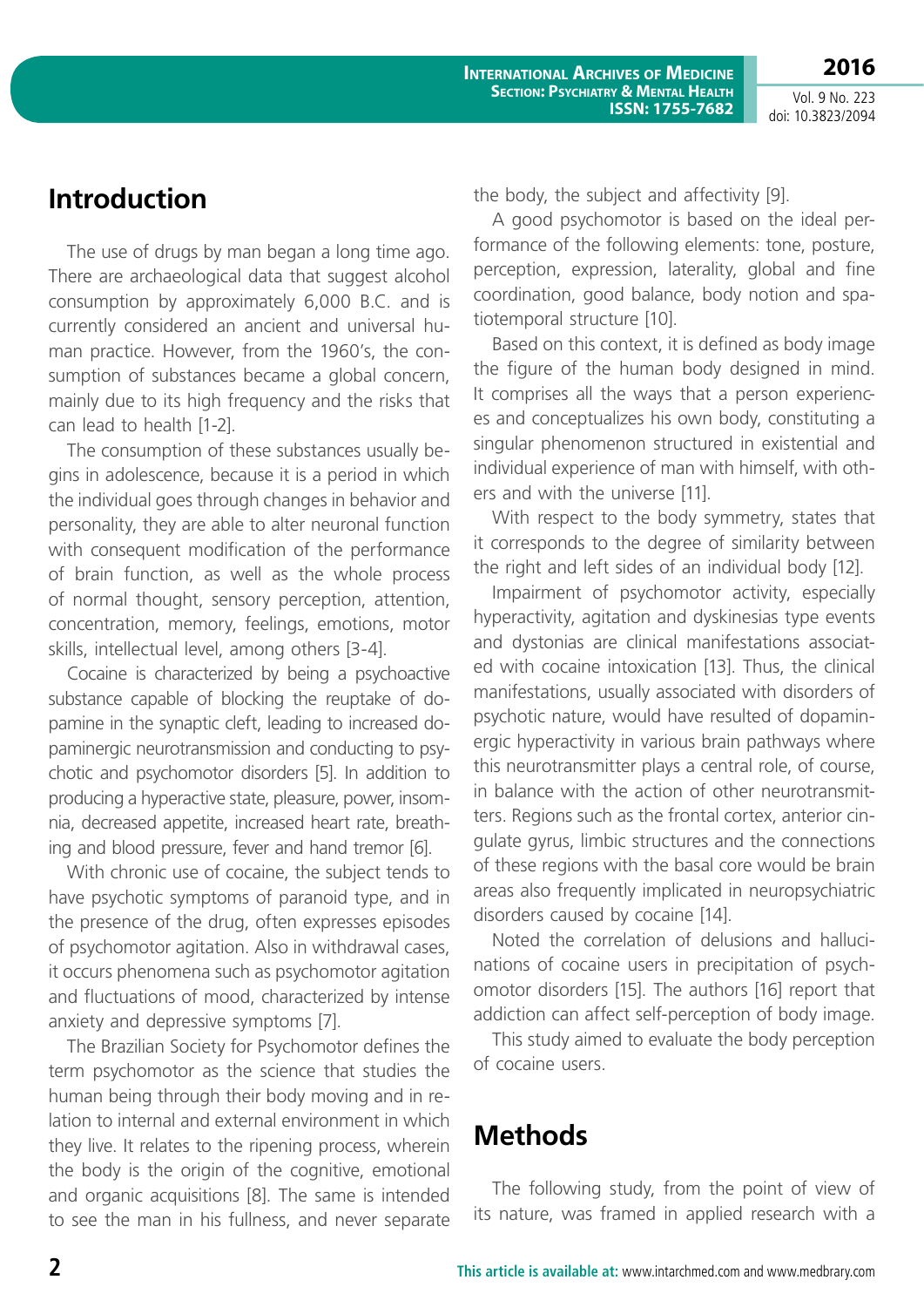**2016**

Vol. 9 No. 223 doi: 10.3823/2094

quantitative approach, corresponding to its objectives through a descriptive research. It was chosen as the scenario of this research the AD Psychosocial Attention Center (alcohol and drugs) - CAPS-AD located in a city of high backlands of Paraiba.

The Psychosocial Care Center AD (alcohol and drug addicts) in the chosen city owned 42 cocaine users, but participated in the study 18 cocaine users who agreed to participate.

For inclusion criteria, it was needed to be user of cocaine, be attendet at CAPS AD and being right-handed, and to reverse it was refused to participate the subjects that did not sign the Free and Enlightened consent form. After the consent, by signing the consent form, they were applied to 18 users the sociodemographic questionnaire with questions about: participant identification, occupation and profession and the application of Askevold test done as follows: the individual being evaluated, should be positioned in front of a sheet of craft paper (1.40 m long and 0.60 m wide) attached to the wall at a height of 0.40 m above the ground. Later, with the patient bandaged, it is requested to perform the bending of shoulders (90 degrees) with the elbows extended in order to play the paper in front, to establish a correct distance from the sheet of paper. Thus, once properly positioned, the subject is instructed to imagine that he is in front of a mirror. It is then explained that when the evaluator touch at some point of the body, the individual should mark with a felt-tip pen, a point in the paper corresponding to the point touched.

Thus, every point touched accounts with its representation immediately marked by the individual in the paper. The points touched are: the apex of the head, right and left acromion-clavicular joints, the right and left waist curves (above the apexes of the iliac crests) and the greater trochanter of the right and left femur. With blue pen the patient blindfolded mark the points proposed by the therapist and the black pen follow the points regarding the symmetry of the patient and the red mark the points of the likely symmetry. With the aid of a ruler, it is joined the points made by the person during the Askevold [17] test and a geometric figure is obtained, as shown below.



Based on the results obtained, the data were analyzed by means of tables and charts, using Microsoft Excel 2010 version .

As the survey research involved human beings, its protocol was submitted to the Research Ethics Committee (CEP) of the Patos Integrated Colleges (FIP) and approved under number 063/2011.

### **Results**

### **Characterizations of Subjects**

The sample consisted of 18 cocaine users, 15 males and 3 females, average age between 16-29 years. Regarding to education, 14 (77.77%) of them had incomplete primary education and 4 (22.23%) were illiterate, compared to income, 14 (77.77%) had no occupation and 4 (22.23%) worked in family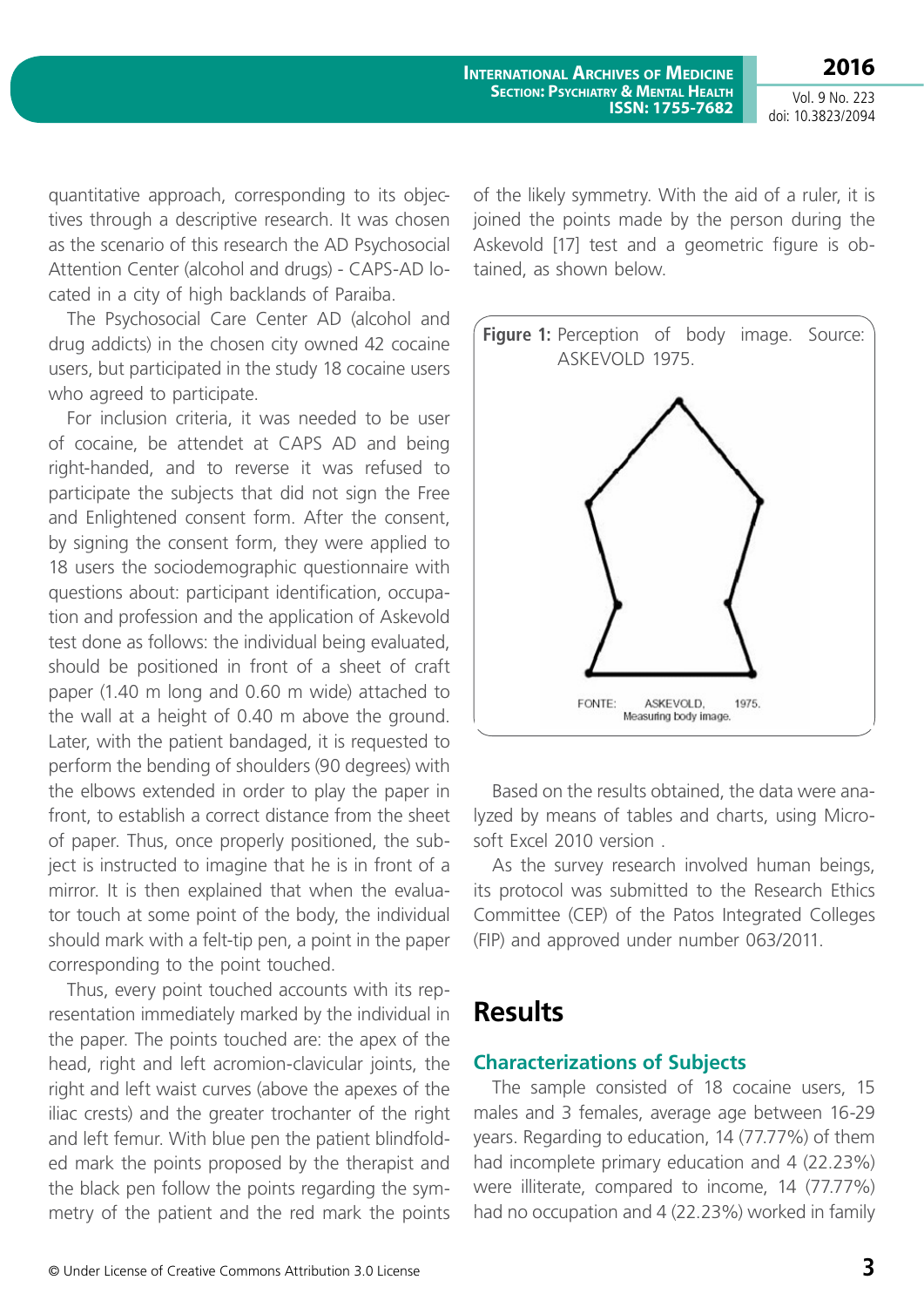**International Archives of Medicine Section: Psychiatry & Mental Health ISSN: 1755-7682**

Vol. 9 No. 223 doi: 10.3823/2094

**2016**

home. With regard to substances used, the users not used only one type of drug. All patients in the CAPS AD felt satisfied with the institution. Of these, 14 (77.77%) are still cocaine users and 4 (22.23%) do not use for more than 6 months.

#### **Corporal perception**

According to the results obtained by the drawings of participants, performed by Askevold test, it was realized that there are varying degrees of body asymmetry, there is, therefore, a need to develop a classification of body asymmetries, which was used throughout this search. Therefore, asymmetry intervals, according to Chart 1, were determined using as parameter, the highest value found both in users with those who were not cocaine users to a body segment, divided by three.

It were considered very serious, cases impossible to calculate angles.

As regards to the body asymmetry of patients that are still drug users, there is, 14 of the respondents, it was found that 1 (7.14%) user had body symmetry of the head relative to the shoulders, prevailing the moderate asymmetry in 6 users (42.86%), and in 5 (35.72%) very serious. When viewed the asymmetry of the right shoulder to left shoulder, it was found the same results for light and very serious asymmetry with 5 (35.72%) participants each. They were observed in relation to the hip, 8 (57.14%) users with right hip asymmetry against the left as light,

but 5 (35.72%) very serious; and finally the asymmetry of the right trochanter relative to the left, there was a predominance of very serious asymmetry in the total of 5 (35.72%) participants.

As for participants who no longer used cocaine, there was body asymmetry in 4 (22.23%) of respondents, it can thus observe the prevalence of moderate asymmetry in 2 (50%) users in relation to the shoulders; symmetry regarding the right shoulder to the left, one (25%) users 1 (25%) light, 1 (25%) moderate and 1(25%); moderate asymmetry of the right hip against the left hip 3 (75%) users; right asymmetry of the trochanter with respect to the left light 2 (50%) and moderate 2 (50%) studied.

As Chart 2, it shows that the aspect asymmetry of the head relative to the shoulders, in cocaine users there was a predominance of moderate and extremely serious asymmetry, while former users predominated slight asymmetry; in the aspect asymmetry of shoulders, it was found that in the cocaine users predominated light and very serious asymmetry, and related to former users was found cases of symmetry; as the asymmetry of the hips, cocaine users showed a predominance of light and very serious asymmetry, and as the former users predominated moderate asymmetry, and with regard to the asymmetry of the trochanter, drug users showed a predominance of very serious asymmetry, and in former users were predominantly mild and moderate asymmetry.

|                  | <b>DEGREES</b>          |                                          |                             |                                              |  |  |  |
|------------------|-------------------------|------------------------------------------|-----------------------------|----------------------------------------------|--|--|--|
| <b>ASYMMETRY</b> | <b>Head x shoulders</b> | <b>Right shoulder x left</b><br>shoulder | <b>Right hip x left hip</b> | <b>Right Trochanter x</b><br>left trochanter |  |  |  |
| Light            | $1 - 11$                | $1 - 6$                                  | $1 - 10$                    | $1 - 10$                                     |  |  |  |
| Moderate         | $12 - 22$               | $6 - 10$                                 | $11 - 20$                   | $11 - 20$                                    |  |  |  |
| Serious          | $23 - 35$               | $11 - 15$                                | $21 - 30$                   | $21 - 40$                                    |  |  |  |

**Table 1.** Body Asymmetries Classification according to the angles.

Source: Research Data, 2016.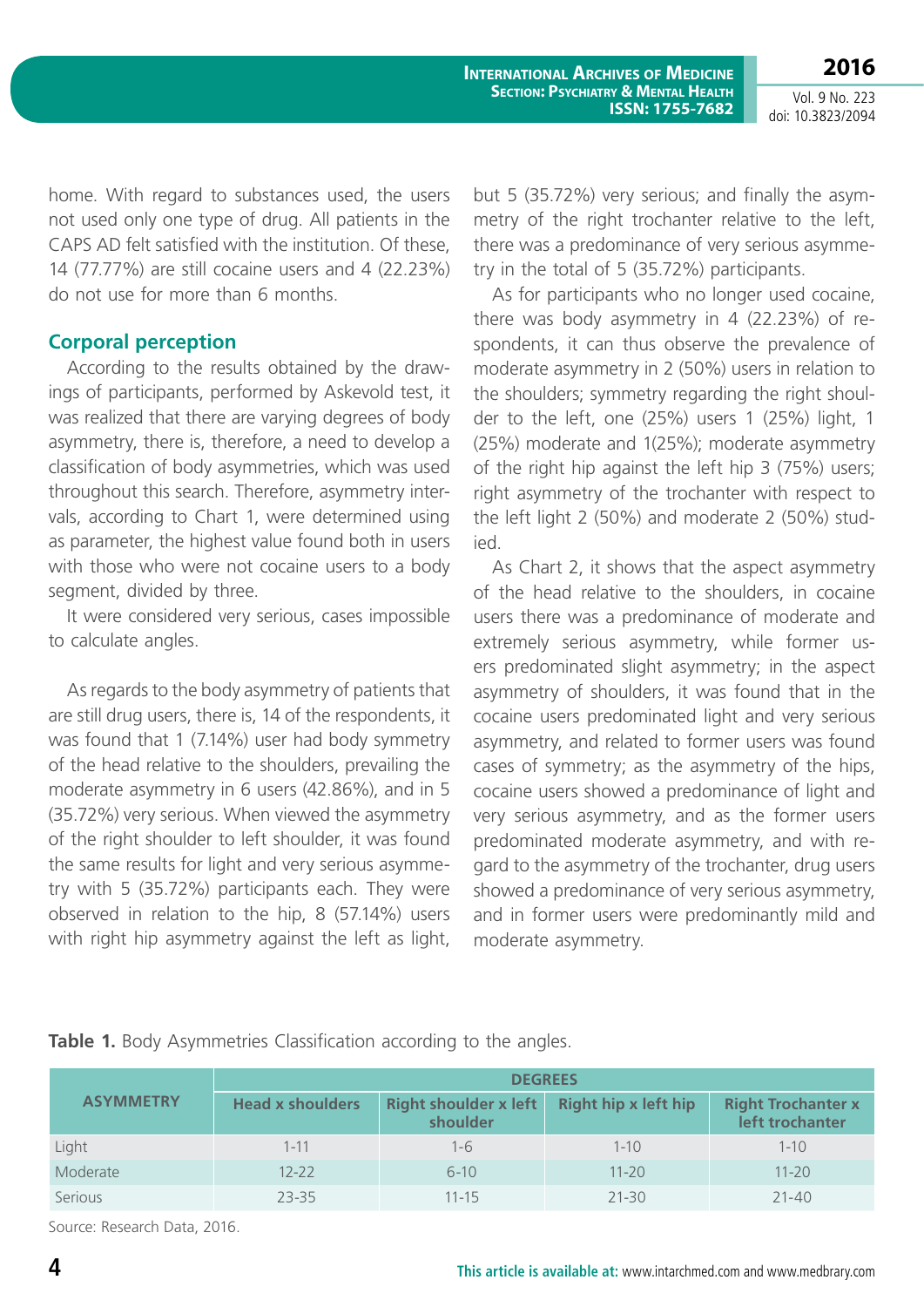**2016**

Vol. 9 No. 223 doi: 10.3823/2094

|                                                             | <b>Users and ex-users</b> |                |                |                     |                 |                |                |                       |                     |                |
|-------------------------------------------------------------|---------------------------|----------------|----------------|---------------------|-----------------|----------------|----------------|-----------------------|---------------------|----------------|
| <b>INDICATORS</b>                                           | <b>SYMMETRY</b>           |                | Light          |                     | <b>Moderate</b> |                | <b>Serious</b> |                       | <b>Very Serious</b> |                |
|                                                             | <b>Users</b>              | ex-<br>users   | <b>Users</b>   | ex-<br><b>users</b> | <b>Users</b>    | ex-<br>users   | <b>Users</b>   | $ex-$<br><b>users</b> | <b>Users</b>        | ex-<br>users   |
| Asymmetry<br>of the head<br>against the<br>shoulders        | $\mathbf{1}$              | $\bigcirc$     | $\overline{2}$ | 1                   | 6               | $\overline{2}$ | $\bigcirc$     | $\mathbf 1$           | 5                   | $\sqrt{a}$     |
| Asymmetry of<br>right shoulder<br>against the left          | $\overline{O}$            | $\overline{1}$ | 5              | $\mathbf{1}$        | $\overline{3}$  | 1              | $\mathbf{1}$   | $\mathbf{1}$          | 5                   | $\overline{0}$ |
| Asymmetry<br>of right hip<br>against the left               | $\circ$                   | $\overline{0}$ | 8              | $\mathbf{1}$        | $\circledcirc$  | 3              | $\mathbf{1}$   | $\circ$               | 5                   | $\overline{0}$ |
| Asymmetry<br>of the right<br>trochanter<br>against the left | $\bigcirc$                | $\circ$        | 3              | $\overline{2}$      | $\overline{4}$  | $\overline{2}$ | $\overline{2}$ | $\circ$               | 5                   | $\circ$        |

**Table 2.** Classification of asymmetries of drug users and former drug users patients

**Figure 2:** Asymmetry very serious (it was not possible to calculate the angles). Source: Research Data, 2016.



### **Discussion**

For body perception is considered good, within the acceptable parameters, according to the classification prepared from Askevold guidelines [17], it is necessary that all geometric figure made from the

**Figure 3:** Asymmetry very serious (it was not possible to calculate the angles). Source: Research Data, 2016.



points marked by the individual, must be presented in a symmetrical way.

As regards the body asymmetry patients still cocaine users, most of these individuals had very serious imbalances, while former users prevailed to asymmetries of moderate type.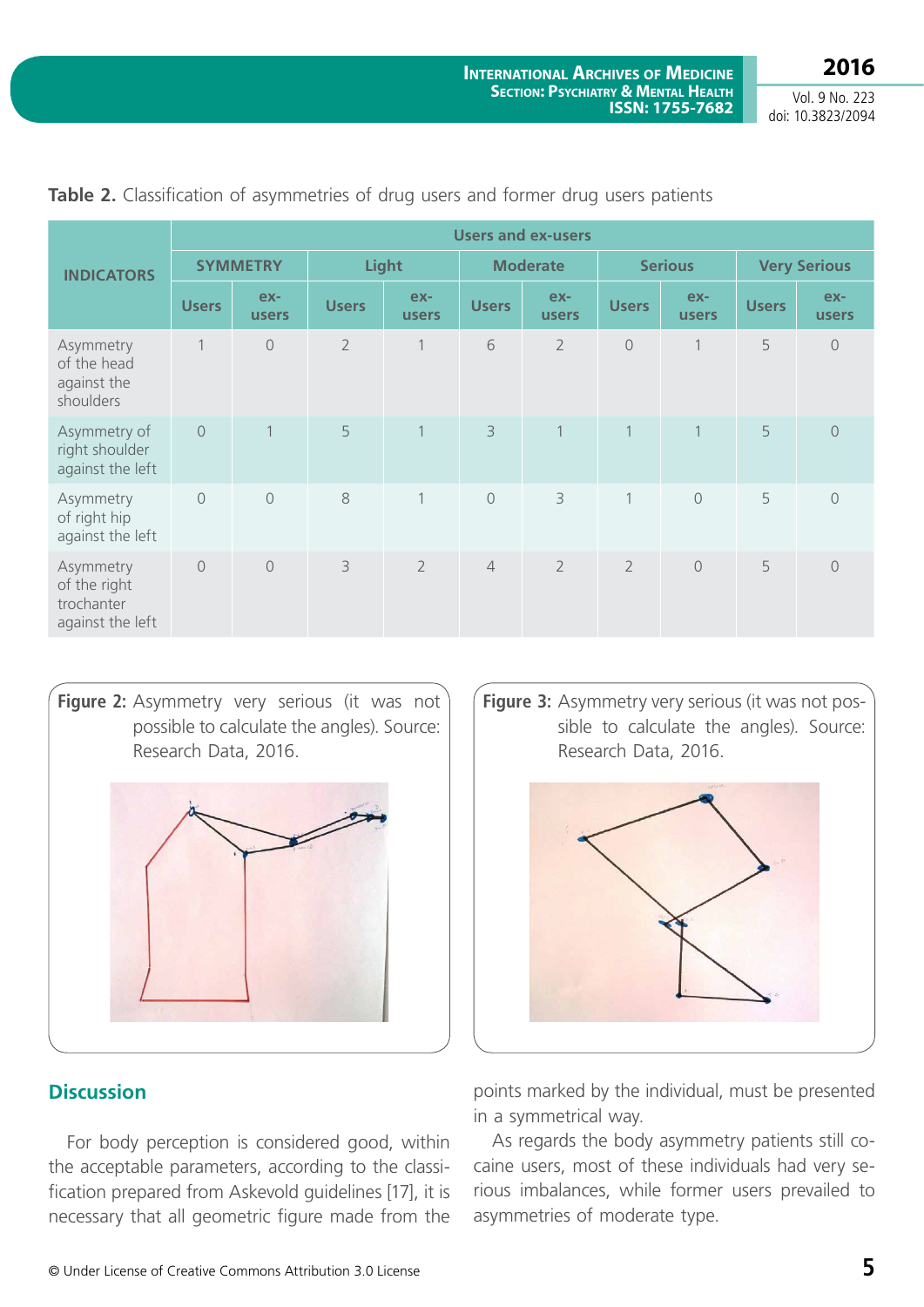Vol. 9 No. 223 doi: 10.3823/2094

**2016**

The psychomotor agitation in cocaine users due to neurotransmitter imbalance and dopaminergic hyperactivity caused by cocaine. And, in chronic cocaine users, repeated dopaminergic activation adversely affects the inhibitory functions, self-loss and precipitation of behaviors of impulsivity and psychomotor agitation [18-20]. The psychomotor agitation often is associated with mental clutter frames, which can occur both during force of cocaine, as in the withdrawal of the same step [21].

The hypofrontality caused by cocaine and other substances leads to the behavior of the mediated functions by the prefrontal cortex, among them, the organizational skills of cognitive functions and the programming and self psychomotor behavior [22].

The cocaine blocks the reuptake of dopamine in the synaptic cleft of these pathways causing increased dopaminergic neurotransmission and leading to psychotic and psychomotor disorders [5].

Amann-Gainotti (2002), in assessing the internal body image of addicts, noted issues related to self-destruction, search for salvation, body cancellation and paths division [23].

Confirming in his work, by comparing the results obtained with the results of research on body perception of students of 1º and 8º physiotherapy period, through Askevold method, it was found that participants with the same age group of this study, there was an increase of angles, since the asymmetry and body awareness in patients who are not cocaine users had no significant changes [24].

Studies indicate that a better body perception is associated with a more physically active standard and better eating habits and without the use of drugs [25-26].

# **Final Considerations**

Through the present research, it was possible to see that the constant use of cocaine alters the body perception of the users, as the continued use of psychoactive substances causes psychomotor agitation, mood swings, making them attentive and depressive. From a psychological point of view, physical activity acts positively on self-esteem, body image and satisfaction with life by increasing socialization, functional independence and cognitive function, control of stress, anxiety, depression and consumption of drugs.

It was observed that there were changes in body perception of cocaine users, prevailing moderate asymmetry in patients who are not cocaine users anymore and very serious in even users patients.

With this work, it is proposed to attempt the role of physiotherapy and occupational therapy in these patients of multi and interdisciplinary way. Even though a large study challenge by the scarcity of literature, it was of great importance, however, this is the beginning of a struggle for the implementation of physical therapy in mental health, and also for further studies with larger samples.

## **References**

- **1.** Tavarez BF, Beria JU. Lima MS. (2001). Prevalence of drug use and school performance between adolescents. Public Health Journal, 35 (2), 150-158.
- **2.** Neto FB. Drugs: Why do people use? Can we prevent? Florianopolis, Insular, 2009.
- **3.** Brusamarello, T .; Maftum, MA .; Mazza, VA .; Silva, AG. (2010). Role of the family and the school in prevention of drug use by teenage student. Cienc.Cuid. Health.
- **4.** Mattos P, Alfano A. Araujo C. (2004) Neuropsychological assessment, In F.kapezinski, J. quevedo, I. Izquierdo (eds.). Biological Basis of Psychiatric Disorders (pp.149-155). Porto Alegre Artmed.
- **5.** Azevedo RCS. Cocaine users and AIDS: a study about risky behavior. 2000. 285f. Doctoral thesis. State University of Campinas, Faculty of Medical Sciences, Campinas, 2000.
- **6.** Siqueira L, Fabri A, Fabri R. Overview, Pharmacological and Toxicological cocaine aspects and its effects on pregnancy. Electronic Journal of Pharmacy v. 8, no. 2, p. 75-87, 2011.
- **7.** Boutros NN, Gelerrnter J, Gooding DC, Cubells J, Young A, Krystal JH, Kosten T. Sensory gating and psychosis vulnerability in cocaine-dependent Individuals: preliminary data. Biological Psychiatry. v.51, n.8, p.683-686, 2002.